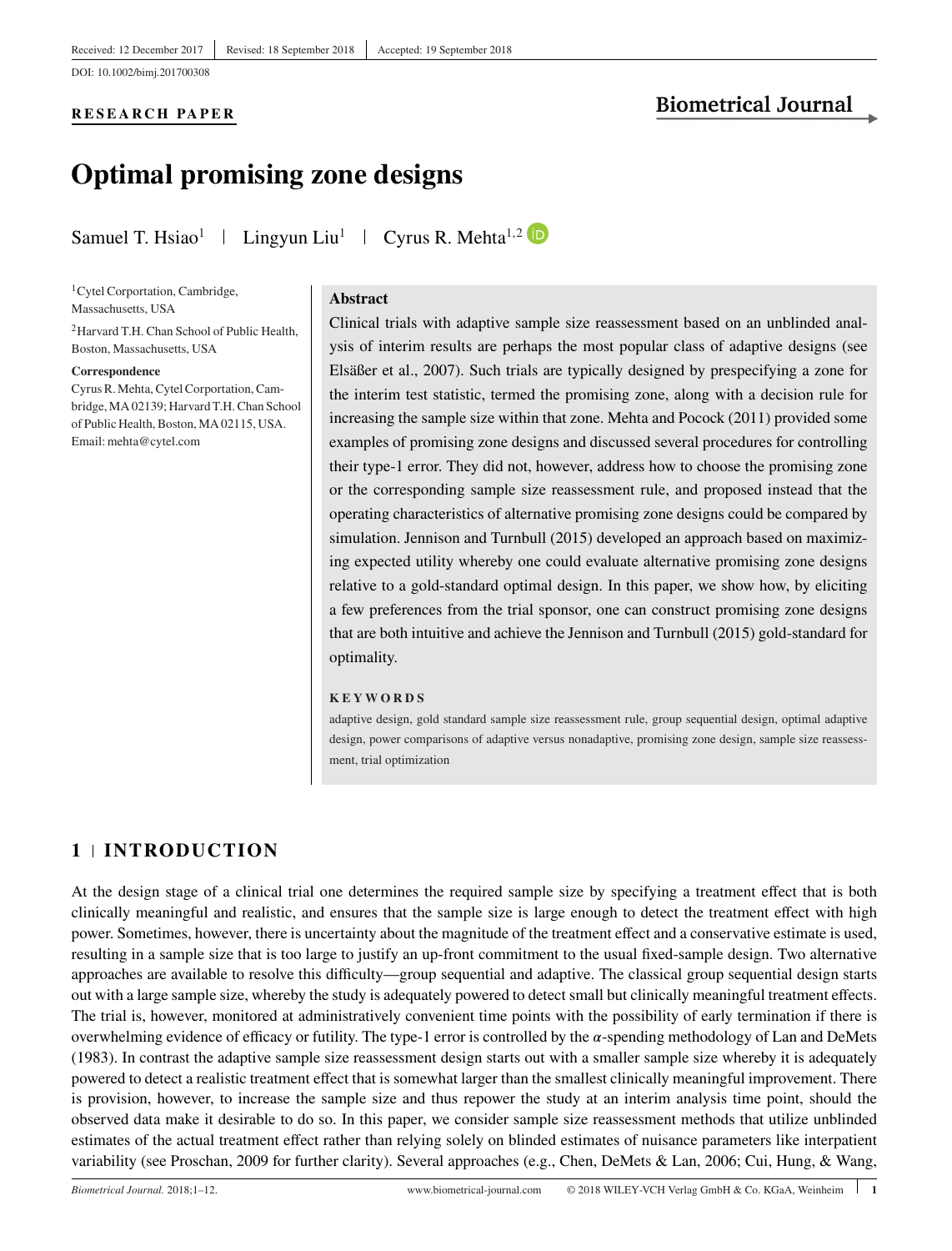## **22 HSIAO ET AL. ADDITED ADDITED AND HSIAO ET AL. ADDITED ADDITED AL. ADDITED ADDITED AL.**

1999; Lehmacher & Wassmer, 1999; Müller & Schäfer 2001; Mehta & Pocock, 2011) have been proposed for controlling the type-1 error in this setting. One can also design trials that include both group sequential early stopping and adaptive sample size reassessment. The Champion Phoenix trial discussed in Bhatt and Mehta (2016) is an example of such a design.

The relative merits of group sequential versus adaptive sample size re-assessment designs have been widely discussed (e.g., Emerson, Levin, & Emerson, 2011; Glimm, 2012; Mehta & Liu, 2016; Liu, Hsiao & Mehta, 2018) and will not be repeated here. Instead we will focus on adaptive sample size reassessment designs. Such designs are characterized by a range of values for the interim test statistic (termed the promising zone) within which the sample size may be increased in accordance with a decision rule for determining the magnitude of the increase. The operating characteristics of these designs (hereafter referred to as promising zone designs) depend entirely on the choice of promising zone and the corresponding decision rule. Mehta and Pocock (2011) provided examples of promising zone designs in the neurology and cardiology therapeutic areas. Jennison and Turnbull (2015) took up the neurology example to illustrate several alternative design options including a fixed sample design, a group sequential design with delayed effects and a promising zone design in which the zone and decision rule were determined by optimizing an objective function reflecting the trade-off between increasing conditional power and paying for it by increasing sample size. The latter design, being optimal, can serve as a useful benchmark against which to compare the operating characteristics of the other candidates.

In this paper, we present a new promising zone design that is easy to implement, and easy for all stake-holders to understand and accept. It is based on the intuitively plausible notion that any additional investment of sample size at an interim analysis should be contingent on a minimal acceptable return on the investment, expressed in terms of guaranteed conditional power. We shall see that this requirement imposes a constraint on the promising zone, and hence we shall hereafter refer to this design as the "constrained promising zone design" or CPZ design. We shall benchmark the CPZ design against the optimal unconstrained Jennison and Turnbull (2015) design (the JT design) and against a constrained version of the Jennison and Turnbull (2015) design (the CJT design). While the minimal acceptable rate of return might differ, depending on the type of trial and sponsor organization, it is seen that if the same constraint is imposed on both the CPZ and CJT designs, then they have almost identical operating characteristics.

In Section 2, we introduce a clinical trial in advanced pancreatic cancer that will serve as the motivating example for illustrating all the design concepts in this paper. In Section 3, we introduce the new promising zone design in which the promising zone is constrained by the requirement of a minimal return on investment. In Section 4, we describe the optimal Jennison and Turnbull (2015) design. In Section 5, we compare the operating characteristics of the two designs with and without the added constraint of a minimal required return on investment. We conclude in Section 6 with an analysis of the trade-off between conditional and unconditional power, followed by a more philosophical discussion of whether sponsors, by imposing minimal requirements for conditional power, are being consistent with a sensible utility function.

## **2 MOTIVATING EXAMPLE**

In a recent clinical trial of advanced pancreatic cancer (see ClinicalTrials.gov Identifier NCT02715804), patients were randomized between a recombinant human hyaluronidase (the treatment arm) and matching placebo (the control arm). The primary efficacy endpoint was progression-free survival (PFS). For trials with time to event endpoints such as PFS, the crucial design parameter for power calculations is the hazard ratio (HR). Allowing for the uncertainty in this parameter, it was determined that the trial should be designed to provide adequate power for values of HR in the range  $0.67-0.75$ . At HR = 0.67, the optimistic end of the spectrum, 280 PFS events would be required to achieve about 92% power at a one-sided  $\alpha$  of 0.025. Given a median PFS of 8.5 months for the control arm one can show that with 350 patients enrolled over 28 months the study could be completed in about 40 months with the requisite 280 events. Such a study was well within the resource constraints of the trial sponsor. However these resources would be inadequate at  $HR = 0.75$ , the pessimistic end of the spectrum, where the power would deteriorate to 67%. To achieve 90% power at HR = 0.75, 500 PFS events are needed, and hence the study would require a larger sample size and longer follow-up—for example, one could obtain 500 PFS events by enrolling 600 patients over 36 months and following them for an additional 12 months. Although it might be difficult to make an up-front commitment to such a large trial, it is entirely practicable to make a milestone-based investment. In this approach, the financing of the trial would occur in two tranches. The first tranche would suffice to fund the smaller 280 PFS event trial, which would then be adequately powered to detect HR = 0.67. The second tranche would be milestone-based. At an interim analysis based on the first 140 PFS events, if the conditional power for detecting  $HR = 0.75$  were to fall in a prespecified promising zone, an additional investment would be forthcoming that would permit the trial to remain open until a total of 420 PFS events were obtained. We shall use this example to illustrate our new constrained promising zone design and shall compare its operating characteristics with those of the optimal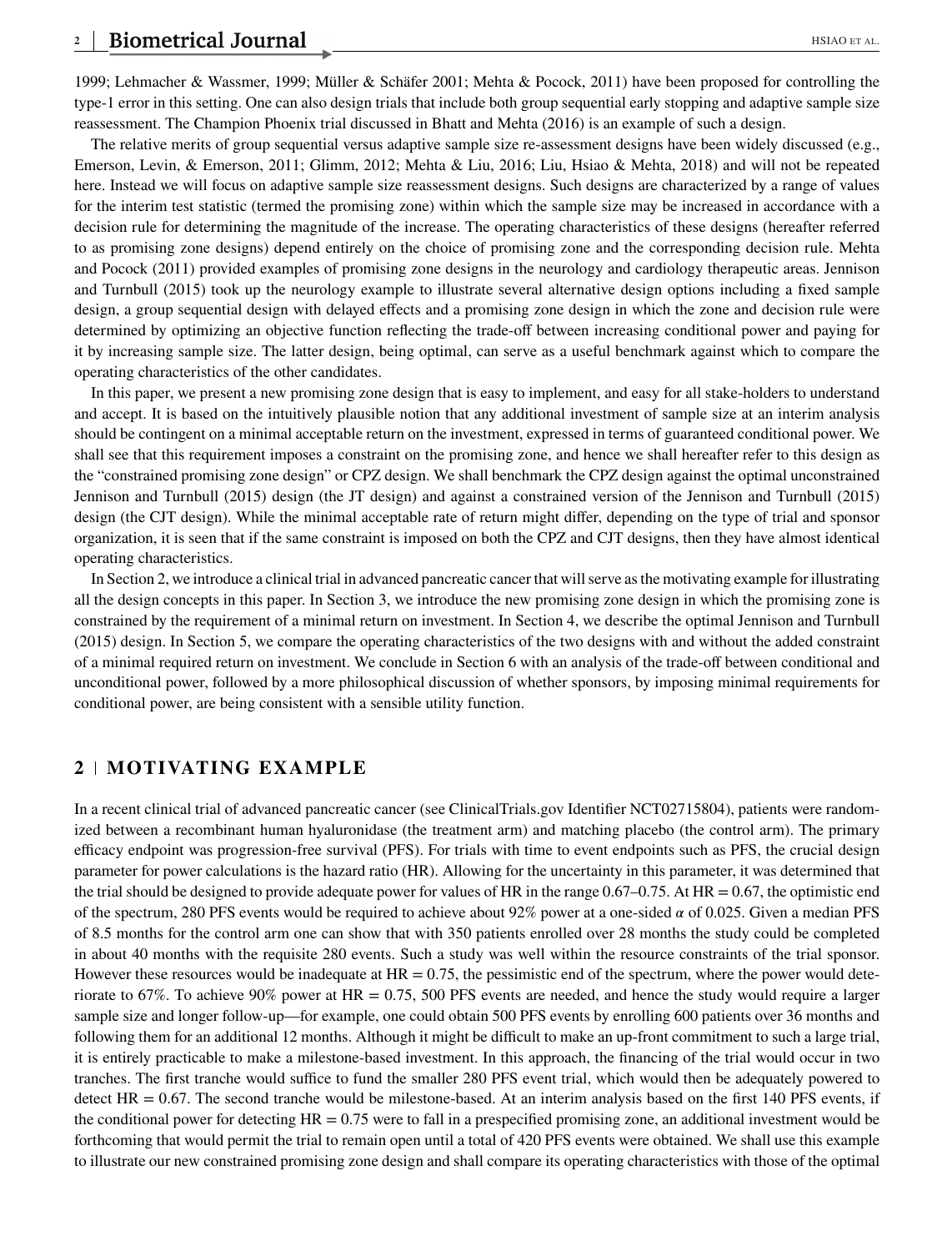Jennison and Turnbull (2015) design. Since this is an event-driven trial, its power depends on number of PFS events rather than number of patients. Accordingly we shall use the term sample size to mean PFS events in all the design specifications below. It will be assumed that the actual patient enrollment suffices to obtain the required number of PFS events in a reasonable time frame. Otherwise patient enrollment will play no further role in the discussions that follow.

## **3 THE CONSTRAINED PROMISING ZONE DESIGN**

In the usual set-up of a two-arm randomized clinical trial, let  $\delta$  denote the (unknown) treatment effect, or mean improvement in response on the treatment arm relative to the control arm. We wish to test the null hypothesis  $H_0$ :  $\delta = 0$  against the one-sided alternative hypothesis that  $\delta > 0$ . Let  $\hat{\delta}$  be its maximum likelihood estimate and I be its Fisher information, based on a total of *n* subjects randomized equally to the two arms. Let  $Z = \hat{\delta}\sqrt{I}$  be the corresponding Wald statistic. Then, asymptotically,  $Z \sim N(\delta\sqrt{I}, 1)$ . Although the pancreatic cancer trial has a time to event endpoint it can nevertheless be accommodated in the above framework by fitting a Cox proportional hazards model to the data, with  $\delta$  as the coefficient of the treatment variable. Let  $\hat{\delta}$  be the maximum partial likelihood estimate of  $\delta$  and let I be the corresponding Fisher information. Then by the results of Schoenfeld (1981) it can be shown that  $I = n/4$  asymptotically, where *n* is the number of PFS events, so that  $Z = \hat{\delta}\sqrt{n}/2$  is  $N(\delta\sqrt{n}/2, 1)$ . Suppose an interim analysis is performed after  $n_1$  PFS events. Let  $\hat{\delta}_1$ ,  $I_1$ , and  $Z_1$  be the corresponding interim statistics. Then, by the result of Tsiatis (1981),  $Z_1\sqrt{I_1}$  and  $Z\sqrt{I}-Z_1\sqrt{I_1}$  are independent. These asymptotic results suffice to design the trial as though the accruing patient level data were iid normal with unit variance and a mean difference  $\delta$  between the control and intervention arms of the trial. Hereafter we will assume as much, will use the term sample size or PFS events interchangeably, and will denote it by the symbol  $n$ .

At the interim analysis, when  $n_1$  events have arrived and  $z_1$  is the observed value of the Wald statistic, let  $\text{CP}_\delta(z_1, n) = P_\delta(Z \geq 0)$  $|z_{\alpha}|z_1\rangle$  be the conditional power for attaining level- $\alpha$  statistical significance at the final analysis, where  $z_{\alpha} = \Phi^{-1}(1 - \alpha)$ . Then, as shown in Gao, Ware, and Mehta (2008),

$$
CP_{\delta}(z_1, n) = \Phi\left\{\frac{\delta\sqrt{n-n_1}}{2} - \frac{z_{\alpha}\sqrt{n-z_1}\sqrt{n_1}}{\sqrt{n-n_1}}\right\}.
$$
 (1)

If, based on the results of the interim analysis, the sample size is increased from  $n$  to  $n^*$ , then the final analysis must be adjusted appropriately to preserve the type-1 error. One may adjust either the final test statistic, as proposed by Cui et al. (1999), or the final critical value, as proposed by Müller and Shäfer (2001). In either case, by the results in Gao et al. (2008), the conditional power formula is altered to

$$
CP_{\delta}(z_1, n^*) = \Phi \left\{ \frac{\delta \sqrt{n^* - n_1}}{2} - \frac{z_{\alpha} \sqrt{n} - z_1 \sqrt{n_1}}{\sqrt{n - n_1}} \right\}
$$
(2)

with *n* being replaced by  $n^*$  only in the numerator of the first term but nowhere else.

Since the true treatment effect  $\delta$  is unknown, it is usual to either substitute an estimate derived from the interim data or to use a constant having desirable properties. The constant  $\delta_{\min}$  – representing the smallest clinically meaningful value of  $\delta$  in the range of interest – is a reasonable choice for evaluating conditional power. Thereby if the true value of  $\delta$  were greater than  $\delta_{\min}$ the conditional power could only increase, whereas the conditional power at smaller values of  $\delta$  would be outside the range of interest. For the pancreatic cancer trial, for example, one would choose  $\delta_{\min} = -\ln(0.75) = 0.29$ .

We may partition the interim analysis results into three zones on the basis of  $CP_{\delta_{\min}}(z_1, n)$ . The range  $CP_{\delta_{\min}}(z_1, n) < L$ constitutes the unfavorable zone. If the conditional power at the interim look falls in this zone, the sample size will remain  $n$ . The range  $L \leq CP_{\delta_{\min}}(z_1, n) \leq U$  constitutes the promising zone. Within this zone the total sample size will be increased from *n* to  $n^*(z_1)$  in accordance with some prespecified function  $n^*(.)$ . The range  $\text{CP}_{\delta_{\text{min}}}(z_1, n) > U$  constitutes the favorable zone. Within this zone the sample size will remain n. It is convenient to also specify the promising zone in terms of the Wald statistic. To that end let  $z_1^{(L)}$  be such that  $\text{CP}_{\delta_{\text{min}}} (z_1^{(L)}, n) = L$  and let  $z_1^{(U)}$  be such that  $\text{CP}_{\delta_{\text{min}}} (z_1^{(U)}, n) = U$ . Then the promising zone is the interval  $[z_1^{(L)}, z_1^{(U)}]$ . What distinguishes one promising zone design from another is the choice of this interval and the decision rule  $n^*(z_1)$  for increasing the sample size inside it.

Most sponsors of adaptive trials want to achieve specific milestones at an interim analysis before agreeing to increase the sample size. In this paper, we shall investigate a milestone-based promising zone design in which the promising zone  $[z_1^{(L)}, z_1^{(U)}]$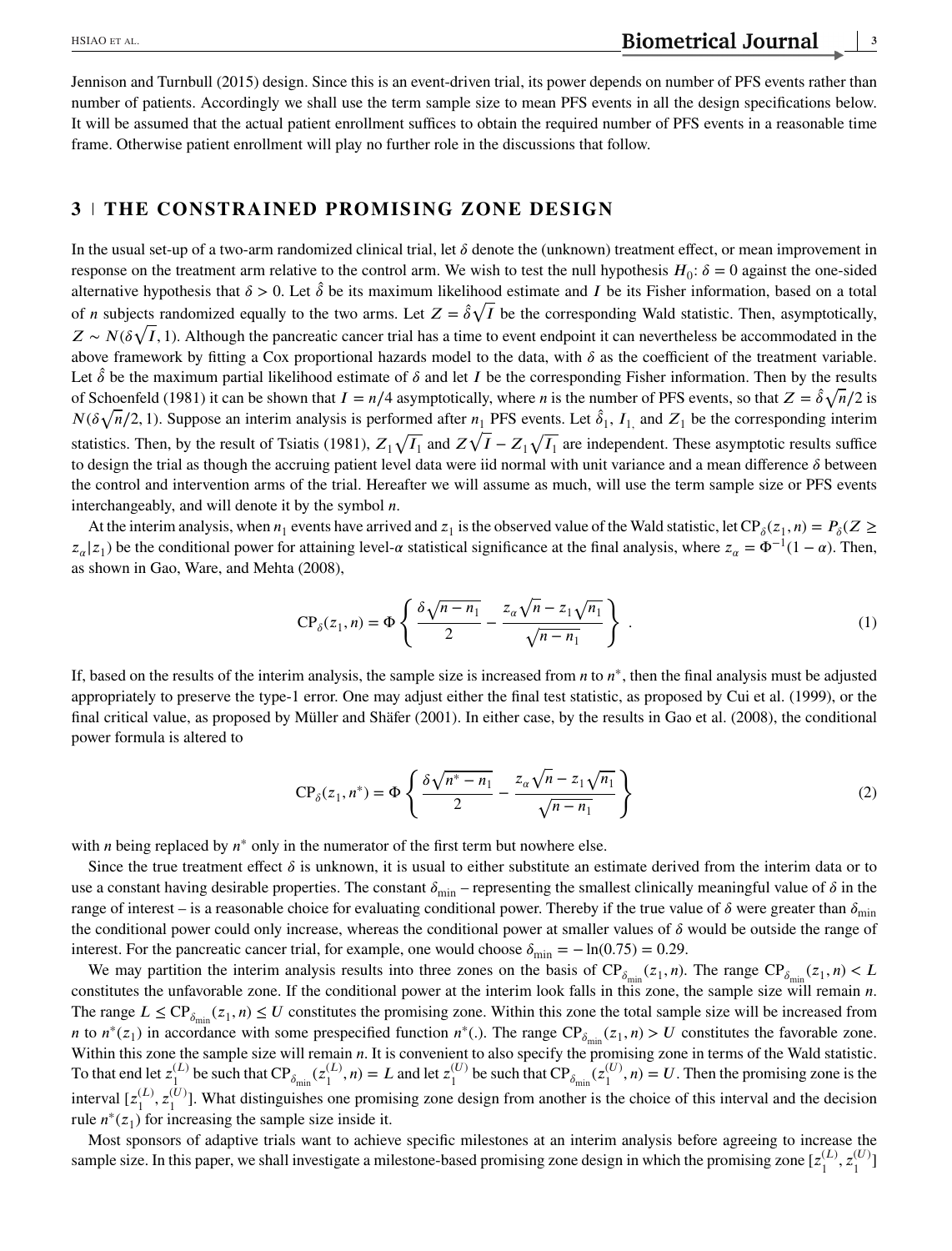and the corresponding decision rule  $n^*(z_1)$  are completely specified by the following constrained optimization problem:

#### **Constrained Promising Zone (CPZ) Design**

**Objective:** Maximize  $\{CP_{\delta_{\min}}(z_1, n^*)\}$  by choice of  $n^*$  for all  $z_1$ , subject to **Constraint 1:**  $n \leq n^* \leq n_{\max}$ **Constraint 2:**  $\text{CP}_{\delta_{\min}}(z_1, n^*) \geq \text{cp}_{\min}$ **Constraint 3:**  $\text{CP}_{\delta_{\min}}(z_1, n^*) \leq \text{cp}_{\max}$ 

where  $n_{\text{max}}$ ,  $cp_{\text{min}}$ , and  $cp_{\text{max}}$  are specified below and implicitly define the promising zone  $[z_1^{(L)}, z_1^{(U)}]$  within which the sample size may be modified.

- $n_{\text{max}}$  is the maximum to which the initial sample size *n* may be increased. This constraint implies that there is a limit above which it becomes impractical for an organization to continue investing in the trial.
- $cp<sub>min</sub>$  is the minimum requirement for conditional power inside the promising zone. Unless the conditional power, evaluated at  $\delta = \delta_{\min}$ , can be boosted to at least cp<sub>min</sub> by increasing the sample size from *n* to  $n_{\max}$ , the interim result is considered to be in the unfavorable zone and there is no sample size increase. Thus the value of  $z_1$  at which  $CP_{\delta_{\min}}(z_1, n_{\max}) = cp_{\min}$ determines  $z_1^{(L)}$  the start of the promising zone.
- $cp<sub>max</sub>$  is the maximum requirement for conditional power inside the promising zone. It is unnecessary to increase the sample size any more than would be needed for the conditional power, evaluated at  $\delta = \delta_{\min}$ , to exceed cp<sub>max</sub>. Due to the monotonicity of  $CP_\delta(x, y)$  with x and y, as  $z_1$  increases inside the promising zone,  $CP_{\delta_{min}}(z_1, n_{max})$  also increases while the sample size remains  $n_{\text{max}}$  until at some value,  $z_1 = z_1^{(C)}$  say,  $\text{CP}_{\delta_{\text{min}}} (z_1^{(C)}, n_{\text{max}}) = \text{cp}_{\text{max}}$ . Thereafter, for values of  $z_1 > z_1^{(C)}$  inside the promising zone, the sample size decreases in accordance with a function  $\tilde{n}(z_1)$  defined by  $\text{CP}_{\delta_{\text{min}}}(z_1, \tilde{n}(z_1)) = \text{cp}_{\text{max}}$ , until at  $z_1 = z_1^{(U)}$ ,  $\tilde{n}(z_1^{(U)}) = n$ . For all values of  $z_1 > z_1^{(U)}$  the sample size remains *n*. Thus  $z_1^{(U)}$  marks the end of the promising zone.

We shall refer to this design as the "constrained" promising zone design (or CPZ design). It is easy to show that the sample size function for this design is given by

$$
n_{\text{cpz}}^*(z_1, \delta_{\min}, \text{cp}_{\min}) = \begin{cases} n & \text{if } z_1 < z_1^{(L)} \\ n_{\max} & \text{if } z_1^{(L)} \le z_1 \le z_1^{(C)} \\ \tilde{n}(z_1) & \text{if } z_1^{(C)} < z_1 \le z_1^{(U)} \\ n & \text{if } z_1 > z_1^{(U)} \end{cases}
$$

The dependence of the sample size function on  $\delta_{\min}$  and cp<sub>min</sub> is implicit and arises from the fact that  $z_1^{(L)}$ ,  $z_1^{(C)}$ , and  $z_1^{(U)}$  all depend on  $\delta_{\min}$  and cp<sub>min</sub>. (To avoid cumbersome notation we have not included  $n_{\max}$  or cp<sub>max</sub> as arguments of  $n_{\text{cpz}}^*$ .) Figure 1 displays the CPZ design for the pancreatic cancer example with  $\delta_{\min} = 0.29$ ,  $n_1 = 140$ ,  $n = 280$ ,  $n_{\max} = 420$ ,  $cp_{\min} = 0.8$ ,  $cp_{\text{max}} = 0.9$ , and  $\alpha = 0.025$ . The conditional power graph is displayed in red and the sample size graph is displayed in black. Observe that at  $z_1 = z_1^{(L)}$ , the start of the promising zone, the sample size increases from *n* to  $n_{\text{max}}$  and the conditional power is boosted to cp<sub>min</sub>. As  $z_1$  increases further the conditional power continues to climb until, at  $z_1 = z_1^{(C)}$ , it reaches its peak of cp<sub>max</sub>. Thereafter the conditional power remains constant while the sample size begins to decline until, at  $z_1 = z_1^{(U)}$ , the promising zone ends and the sample size is once again equal to *n*. Outside the promising zone the conditional power increases with  $z_1$ in accordance with equation (1). The density of  $z_1$  at  $\delta = 0.29$  is also displayed in Figure 1.

## **4 OPTIMAL JENNISON AND TURNBULL DESIGNS**

The Jennison and Turnbull design (hereafter referred to as the JT design) is also characterized by a promising zone and a corresponding decision rule for increasing the sample size within the promising zone. In this case, however, the promising zone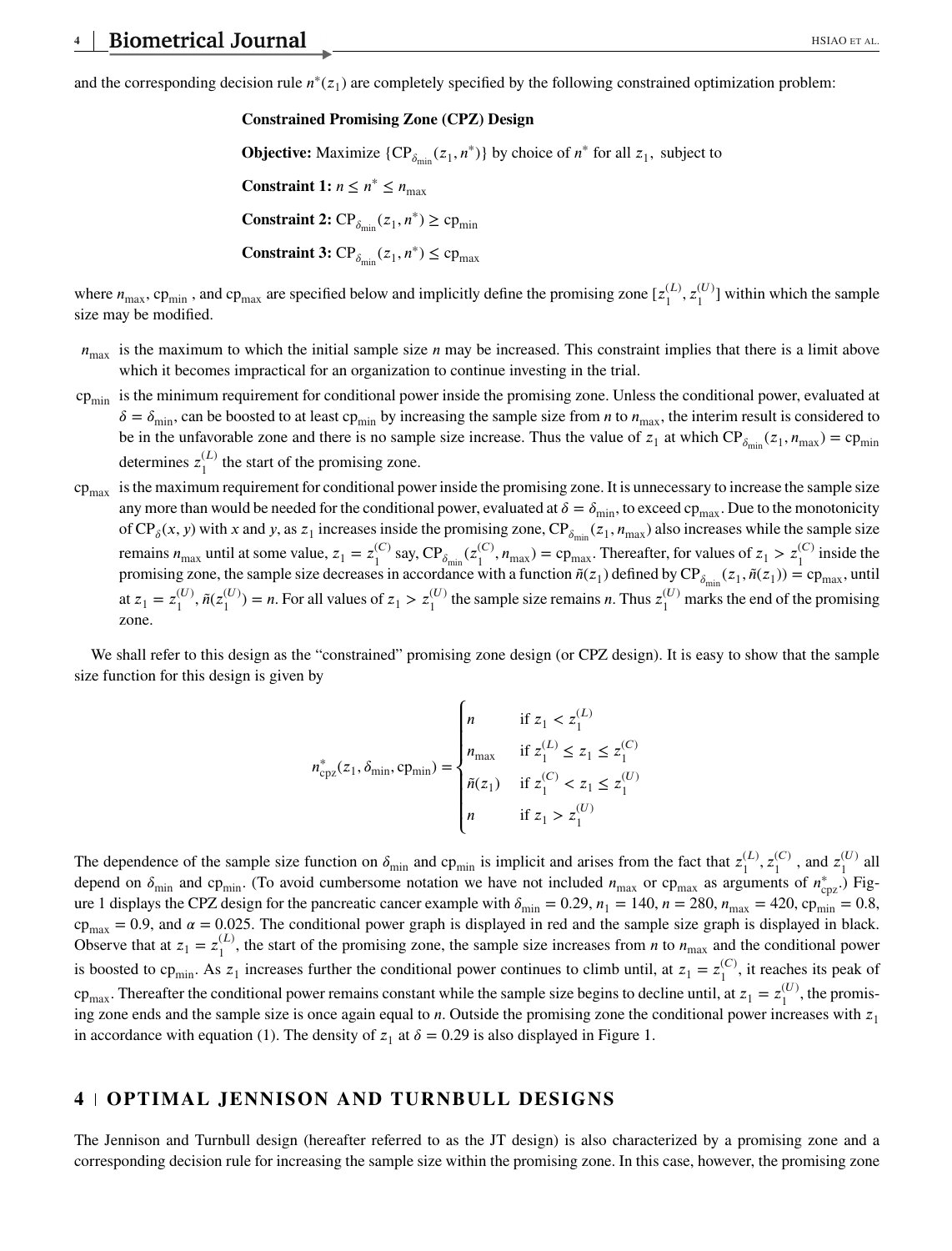

**FIGURE 1** Conditional power and sample size of CPZ design at  $\delta_{\text{min}} = 0.29$  and cp<sub>min</sub> = 0.8

and the corresponding sample size rule are derived implicitly by solving the following optimization problem at any  $\delta = \delta_0$ .

#### **JT Design**

**Objective:** Maximize  $\{CP_{\delta_0}(z_1, n^*) - \gamma n^*\}$  by choice of  $n^*$  for all  $z_1$ , subject to **Constraint:**  $n \leq n^* \leq n_{\text{max}}$ , where  $n_{\text{max}}$  is the maximum allowable sample size.

The form of the objective function reflects the net gain in conditional power per unit increase in sample size. The constant  $\gamma$  may be interpreted as a tuning parameter or exchange rate between increasing CP and paying for it by increasing  $n^*$ . We discuss its role below and also in Section 5. Here the only explicit constraint is that the sample size may not be decreased, and should not exceed  $n_{\text{max}}$ . The resulting sample size rule depends on  $z_1$ ,  $\delta_{0}$ , and  $\gamma$  and is denoted by  $n_{jt}^*(z_1, \delta_0, \gamma)$ . (For notational convenience we have not included  $n_{\text{max}}$  as an argument of  $n_{\text{jt}}^*$ .) The promising zone interval [*L*, *U*] (or equivalently [ $z_1^{(L)}$ ,  $z_1^{(U)}$ ]) is specified implicitly by the above objective function and sample size constraint. The expected value of the JT objective function at  $\delta = \delta_0$  is

$$
\int_{-\infty}^{\infty} \left\{ \mathbf{CP}_{\delta_0} \left( z_1, n_{\mathrm{jt}}^*(z_1, \delta_0, \gamma) - \gamma n_{\mathrm{jt}}^*(z_1, \delta_0, \gamma) \right\} f_{\delta_0}(z_1) dz_1 = P_{\delta_0, \gamma}(\mathrm{Reject} H_0) - \gamma E_{\delta_0, \gamma}(\mathcal{N}), \tag{3}
$$

where, both here and elsewhere, the symbol  $\mathcal N$  represents the random sample size whose expectation is being computed. The first term on the right hand side of (3) is the unconditional power of the JT design while the second term is  $\gamma$  times its expected sample size. Since the JT objective function is maximized for every value of  $z_1$ , it follows that

$$
P_{\delta_0, \gamma}(\text{Reject } H_0) - \gamma E_{\delta_0, \gamma}(\mathcal{N}) \text{ is at its maximum for a given } \delta_0 \text{ and } \gamma. \tag{4}
$$

Therefore any promising zone design with the same sample size constraint and having the same  $E_{\delta_0, \gamma}(\mathcal{N})$  must have unconditional power no larger than  $P_{\delta_0, \gamma}$  (Reject $H_0$ ). It follows that if  $\delta = \delta_0$  then, among all promising zone designs that have the same initial sample size *n*, maximum sample size  $n_{\text{max}}$ , and expected sample size  $E_{\delta_0, \gamma}(\mathcal{N})$ , the JT design is optimal in terms of unconditional power.

One can consider a modification of the JT design by adding the constraint that the sample size should only be increased if by doing so the conditional power at  $\delta = \delta_{\min}$  reaches cp<sub>min</sub>.

#### **Constrained JT (or CJT) Design**

**Objective:** Maximize {
$$
\text{CP}_{\delta_0}(z_1, n^*) - \gamma n^*
$$
} by choice of  $n^*$  for all  $z_1$ , subject to

**Constraint 1:**  $n \leq n^* \leq n_{\text{max}}$ 

**Constraint 2:**  $\text{CP}_{\delta_{\min}}(z_1, n^*) \geq \text{cp}_{\min}$ .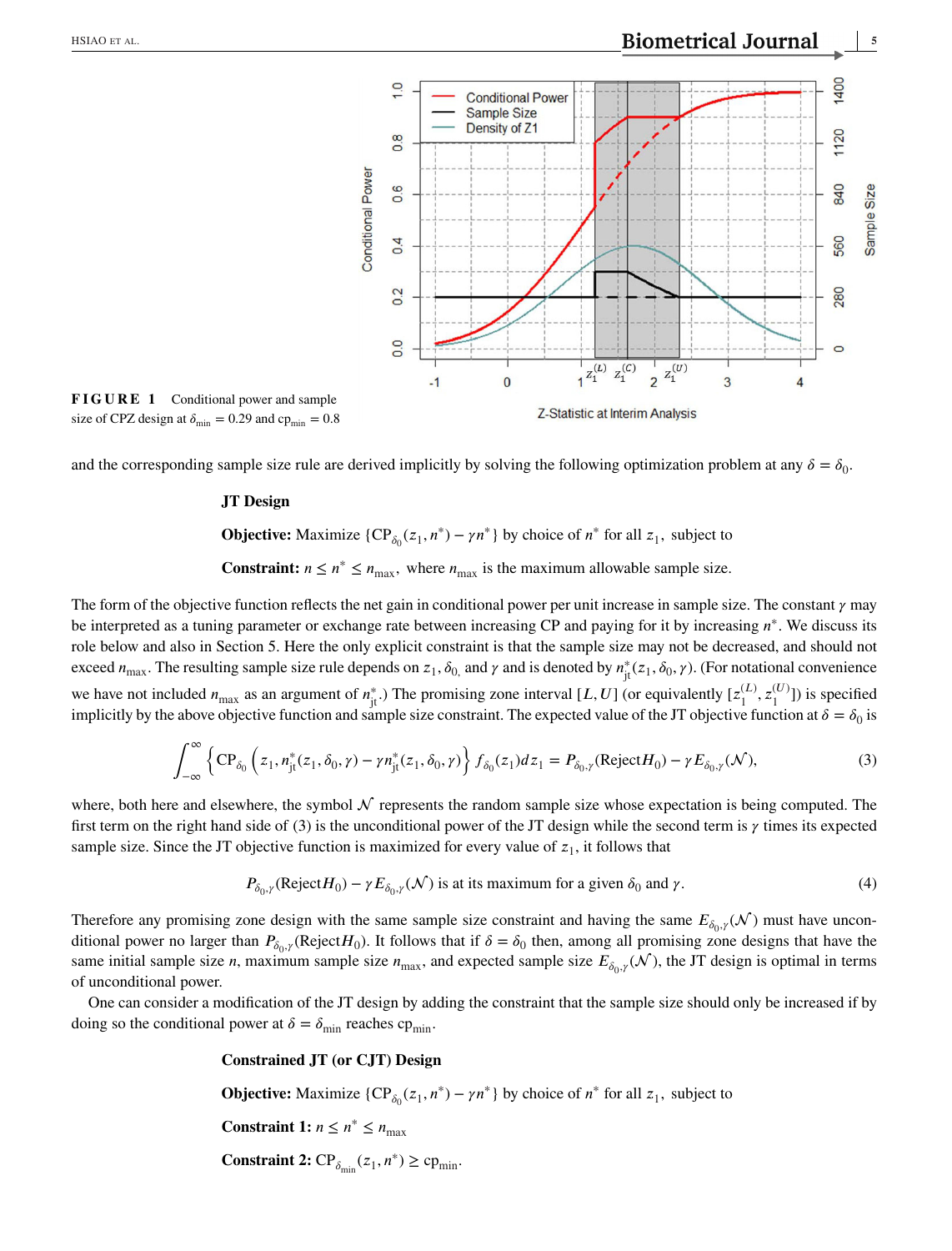The resulting sample size rule depends on  $z_1, \delta_0, \gamma, \delta_{\min}$ , and cp<sub>min</sub> and is denoted by  $n_{\text{cjt}}^*(z_1, \delta_0, \gamma, \delta_{\min}, \text{cp}_{\min})$ . (Again, for notational convenience, we have not included  $n_{\text{max}}$  as an argument of  $n_{\text{cjt}}^*$ .) The expected value of the CJT objective function at  $\delta = \delta_0$  is

$$
\int_{-\infty}^{\infty} \left\{ \mathbf{CP}_{\delta_0}(z_1, n_{\text{cjt}}^*(z_1, \delta_0, \gamma, \delta_{\min}, \mathbf{cp}_{\min})) - \gamma n_{\text{cjt}}^*(z_1, \delta_0, \gamma, \delta_{\min}, \mathbf{cp}_{\min}) \right\} f_{\delta_0}(z_1) dz_1
$$
  
=  $P_{\delta_0, \gamma, \delta_{\min}, \mathbf{cp}_{\min}}(\text{Reject} H_0) - \gamma E_{\delta_0, \gamma, \delta_{\min}, \mathbf{cp}_{\min}}(\mathcal{N}).$ 

By the same reasoning as was used for the JT design, if  $\delta = \delta_0$  then among all promising zone designs that have the same  $n, n_{\text{max}}, \delta_{\text{min}},$  cp<sub>min</sub>, and expected sample size  $E_{\delta_0, \gamma, \delta_{\text{min}}},$ cp<sub>min</sub> ( $\mathcal{N}$ ), the CJT design is optimal in terms of unconditional power.

To actually create a JT or CJT design one would have to specify a value for  $\gamma$  by balancing the costs of a higher sample size against the resulting benefits. This could be a challenge for a complex organization with multiple priorities. Therefore, rather than create a stand-alone JT design, Jennison and Turnbull (2015) used its optimality properties to benchmark other candidate designs relative to the best that could be achieved. To be specific, they used  $\gamma$  as a "tuning parameter" to match  $P_{\delta_0,\gamma}$ (Reject  $H_0$ ) with the unconditional power of the neurology clinical trial (Mehta & Pocock, 2011) at a specific  $\delta = \delta_0$  and thereby evaluated the extent of the saving in expected sample size for the JT design. In Section 5, we shall follow a similar approach, but will match the expected sample sizes of the JT and CJT designs with the expected sample size of the CPZ design by appropriate choice of  $\gamma$ . We will then compare the unconditional power of the CPZ design to the corresponding unconditional power of the JT and CJT designs at  $\delta = \delta_0$  for all  $\delta_0$  in the range of interest.

## **5 BENCHMARKING CPZ AGAINST JT AND CJT DESIGNS**

We first compare the operating characteristics of the CPZ design to those of the JT design. To do so in a fair way we shall first equate the expected sample sizes of the two designs for each  $\delta = \delta_0$  in the range of interest and then compare the two unconditional power curves. The expected sample size of the CPZ design, evaluated at any  $\delta_0$  is

$$
E_{\delta_0,\delta_{\min},\mathbf{CP}_{\min}}^{(\mathbf{CPZ})}(\mathcal{N}) = \int_{-\infty}^{\infty} n_{\mathbf{CPZ}}^*(z_1,\delta_{\min},\mathbf{CP}_{\min}) f_{\delta_0}(z_1) dz_1.
$$

In order to benchmark the unconditional power of the CPZ design relative to the gold-standard JT design we must equate their expected sample sizes. This is achieved by finding the value of  $\gamma^*$  such that

$$
\int_{-\infty}^{\infty} n_{\mathrm{jt}}^*(z_1, \delta_0, \gamma^*) f_{\delta_0}(z_1) dz_1 = E_{\delta_0, \delta_{\min}}^{\mathrm{(CpZ)}}(N),\tag{5}
$$

where, for notational convenience, the dependence of  $\gamma^*$  on  $\delta_0$  has been suppressed. We can then evaluate the unconditional power of the CPZ and JT designs by integrating over their respective conditional power functions at  $\delta = \delta_0$ . Thus

$$
P_{\delta_0, \delta_{\min}, \mathbf{CP}_{\min}}(\mathbf{CPZ}\text{ rejects }H_0) = \int_{-\infty}^{\infty} \mathbf{CP}_{\delta_0}(z_1, n_{\mathbf{CPZ}}^*(z_1, \delta_{\min}, \mathbf{CP}_{\min})) f_{\delta_0}(z_1) dz_1
$$
(6)

and

$$
P_{\delta_0, \gamma^*}(\text{JT rejects } H_0) = \int_{-\infty}^{\infty} \text{CP}_{\delta_0}(z_1, n_{\text{jt}}^*(z_1, \delta_0, \gamma^*)) f_{\delta_0}(z_1) dz_1 . \tag{7}
$$

By construction  $P_{\delta_0, \gamma^*}$  (JT rejects  $H_0$ ) must be optimal at  $\delta = \delta_0$ . Thus the extent to which  $P_{\delta_0, \delta_{\min}, \mathcal{CD}_{\min}}$  (CPZ rejects  $H_0$ ) falls short can be assessed at every  $\delta_0$  in the range of interest. This is shown in Figure 2 for the pancreatic cancer example for all  $\delta_0 \in [0.29, 0.4]$ ,  $\delta_{\min} = 0.29$  and cp<sub>min</sub> = 0.8. The graph on the left displays the expected sample size, which is the same for both designs by construction. The graph on the right shows that the unconditional power of the optimal JT design is about 2–3% higher than that of the CPZ design for all values of  $\delta_0$  in the range of interest. It is important to note that the results in Figure 2 are for comparing **one** CPZ design, in which the promising zone  $[z_1^{(L)}, z_1^{(U)}]$  and sample size increase rule  $n_{\text{cpz}}^*(z_1, \delta_{\text{min}}, \text{cp}_{\text{min}})$  are fixed by choice of cp<sub>min</sub> = 0.9 at  $\delta_{\text{min}}$  = 0.29, to a **family** of JT designs, one design for each  $\delta_0 \in [0.29, 0.4]$ , where every such design is optimized at a different  $\gamma^*$  that depends on the corresponding  $\delta_0$ . This is the only way to ensure that that the expected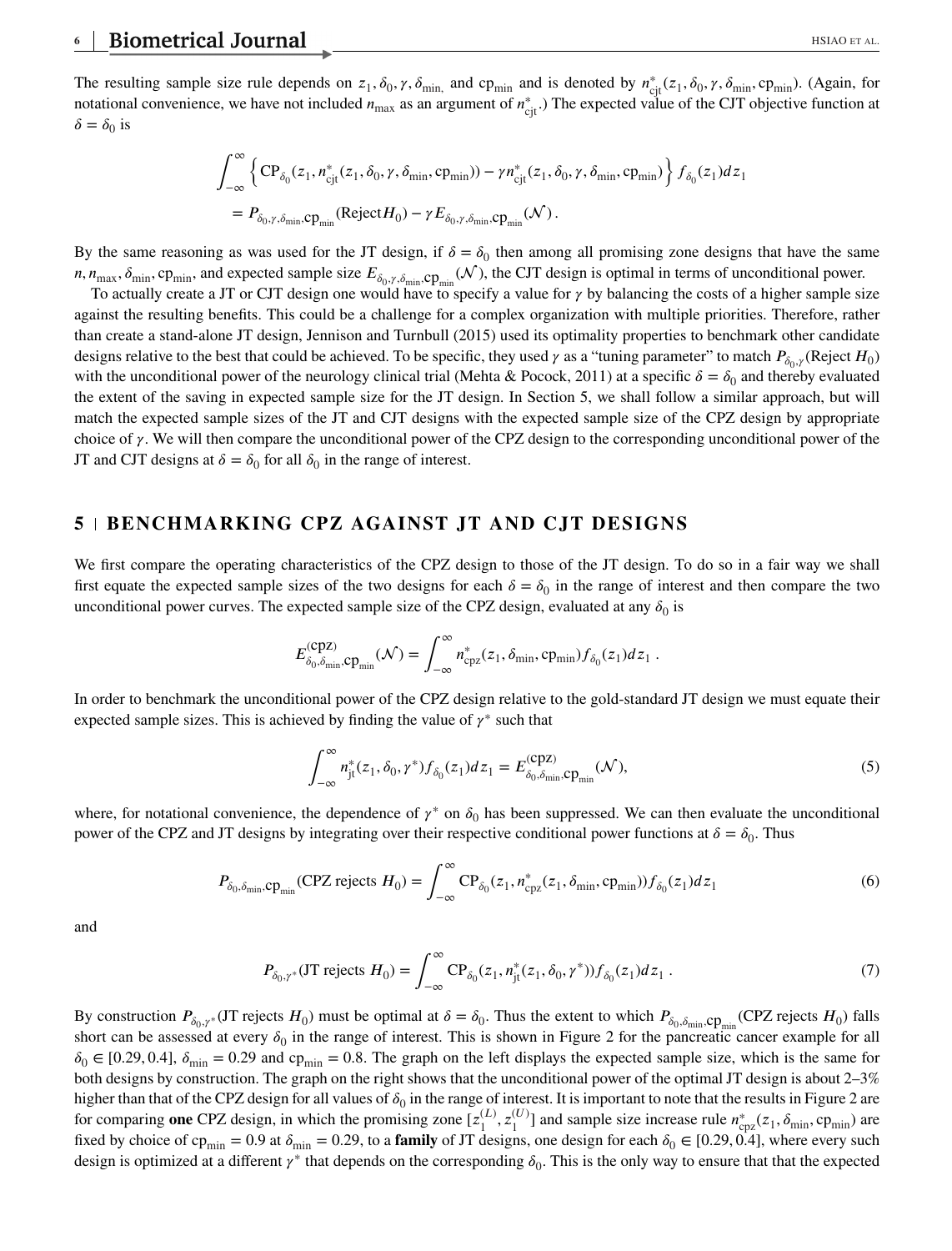

**FIGURE 2** Unconditional power comparison of JT and CPZ designs at the same  $E(\mathcal{N})$ 



**FIGURE 3** Sample size and conditional power comparison of JT and CPZ at  $\delta_0 = \delta_{\text{min}} = 0.29$ 

sample size curves of the two designs will match, albeit by giving JT a small advantage in terms of unconditional power when  $\delta_0 \neq \delta_{\min}$ .

Unconditional power, however, is not the only criterion that sponsors of clinical trials consider when deciding whether to increase the sample size. We next examine the operating characteristics of the two designs at  $\delta_0 = \delta_{\min} = 0.29$ , conditional on the value of  $z_1$  obtained at the interim analysis. The left panel of Figure 3 plots the sample size functions  $n_{jt}^*(z_1, \delta_{\min}, \gamma^*)$  and  $n_{\text{cpz}}^*(z_1, \delta_{\text{min}}, \text{cp}_{\text{min}})$ , for the JT and CPZ designs respectively, while the right panel plots the corresponding conditional power functions  $CP_{\delta_{\min}}(z_1, n_{jt}^*(z_1, \delta_{\min}, \gamma^*))$  and  $CP_{\delta_{\min}}(z_1, n_{\text{cpz}}^*(z_1, \delta_{\min}, \text{cp}_{\min}))$ , for  $\delta_{\min} = 0.29$ ,  $\text{cp}_{\min} = 0.8$  and  $z_1$  between  $-1$  and 4. The promising zone of the JT design starts earlier than that of the CPZ design and has a wider interval. However, the JT design does not satisfy the one property that is desired by many proponents of adaptive sample size increase—that the sample size should only be increased if by doing so one can attain a conditional power at least equal to  $cp_{\text{min}}$ . It is seen that although the sample size increases from 280 to 420 PFS events at the start of the promising zone, the conditional power under the JT design only jumps from 16 to 39%. This would not be considered an acceptable rate of return for most trial sponsors. Their main purpose for adding resources at the interim analysis time point is to lower the risk of trial failure to an acceptable level. In contrast the conditional power of the CPZ design jumps from 55 to 80% as soon as  $z_1$  enters the promising zone. Thus although the CPZ design falls about 2–3% short of the benchmark in terms of unconditional power it might actually be the preferred option because of its superior conditional profile.

We next compare the operating characteristics of the CPZ design to those of the CJT design. To do this in a fair way we equate the expected sample sizes of the two designs by finding the value of  $\gamma^*$  at which

$$
\int_{-\infty}^{\infty} n_{\textrm{cjt}}^*(z_1, \delta_0, \gamma^*, \delta_{\min}, \textrm{cp}_{\min}) f_{\delta_0}(z_1) dz_1 = E_{\delta_0, \delta_{\min}, \textrm{cp}_{\min}}^{(\mathbf{C}\mathbf{P}\mathbf{Z})}(\mathcal{N})
$$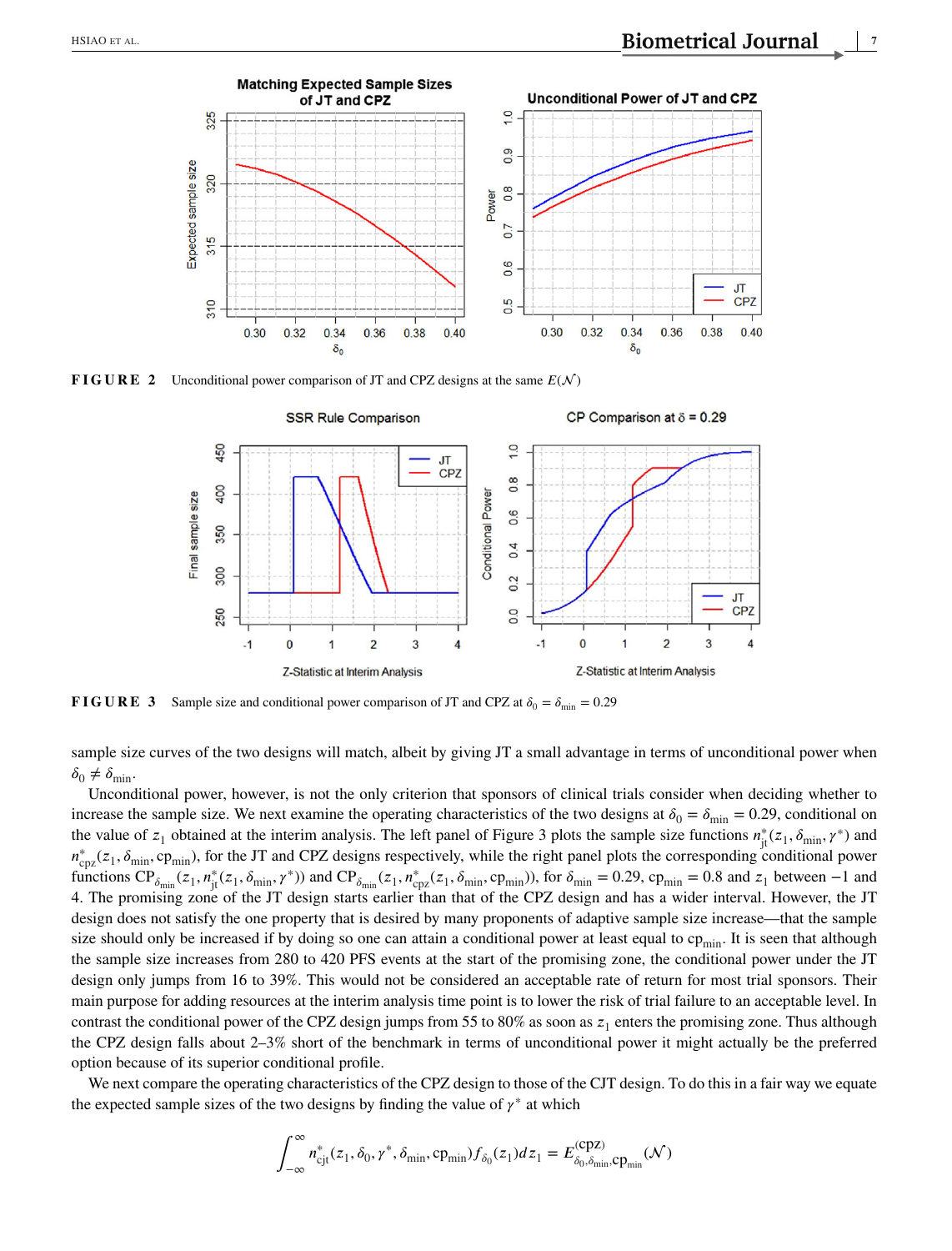

**FIGURE 4** Unconditional power comparison of constrained JT and CPZ at the same  $E(\mathcal{N})$ 



**FIGURE 5** Sample size and conditional power of CJT and CPZ at  $\delta = 0.29$ 

for cp<sub>min</sub> = 0.8 at  $\delta_{\text{min}}$  = 0.29 and every  $\delta_0 \in [0.29, 0.4]$ . The resulting plots of the two expected sample size curves are displayed in the left panel of Figure 4. By construction the plots overlap. The right panel of Figure 4 displays the corresponding unconditional power curves for the two designs, evaluate by computing

$$
P_{\delta_0, \delta_{\min}, \mathbf{CP}_{\min}}(\text{CPZ rejects } H_0) = \int_{-\infty}^{\infty} \text{CP}_{\delta_0}(z_1, n_{\text{cpz}}^*(z_1, \delta_{\min}, \text{cp}_{\min})) f_{\delta_0}(z_1) dz_1 \tag{8}
$$

and

$$
P_{\delta_0,\gamma^*,\delta_{\min},\mathbf{CP}_{\min}}(\mathbf{CJT}\text{ rejects }H_0) = \int_{-\infty}^{\infty} \mathbf{CP}_{\delta_0}(z_1, n_{\text{cjt}}^*(z_1, \delta_0, \gamma^*, \delta_{\min}, \mathbf{CP}_{\min})) f_{\delta_0}(z_1) dz_1\tag{9}
$$

for cp<sub>min</sub> = 0.8,  $\delta_{\text{min}}$  = 0.29 and all  $\delta_0 \in [0.29, 0.4]$ . It is seen that the two unconditional power curves match over the entire range of  $\delta_0$  values implying that the CPZ design is optimal with respect to unconditional power in the class of all promising zone designs that have the same required milestone cp<sub>min</sub> at  $\delta = \delta_{\min}$ , initial sample size *n*, maximum sample size  $n_{\max}$ , and expected sample size  $E_{\delta_0, \delta_{\min}}^{\text{(cpz)}}$ ,  $\text{cp}_{\min}(\mathcal{N})$ .

We finally examine the operating characteristics of the two designs at  $\delta_0 = \delta_{\min}$ , conditional on the value of  $z_1$  obtained at the interim analysis. The left panel of Figure 5 plots the sample size functions  $n_{\text{cjt}}^*(z_1, \delta_{\text{min}}, \gamma^*, \delta_{\text{min}}, \text{cp}_{\text{min}})$  and  $n_{\text{cpz}}^*(z_1, \delta_{\text{min}}, \text{cp}_{\text{min}})$ , for the CJT and CPZ designs, respectively, while the right panel plots the corresponding conditional power functions  $CP_{\delta_{\min}}(z_1, n_{\text{cjt}}^*(z_1, \delta_{\min}, \gamma^*, \delta_{\min}, \text{cp}_{\min}))$  and  $CP_{\delta_{\min}}(z_1, n_{\text{cpz}}^*(z_1, \delta_{\min}, \text{cp}_{\min}))$ , at  $\delta_{\min} = 0.29$ ,  $\text{cp}_{\min} = 0.8$ , and  $z_1$  between -1 and 4. Both designs have the desirable property of guaranteeing that the conditional power should be at least  $cp_{min} = 0.8$  in the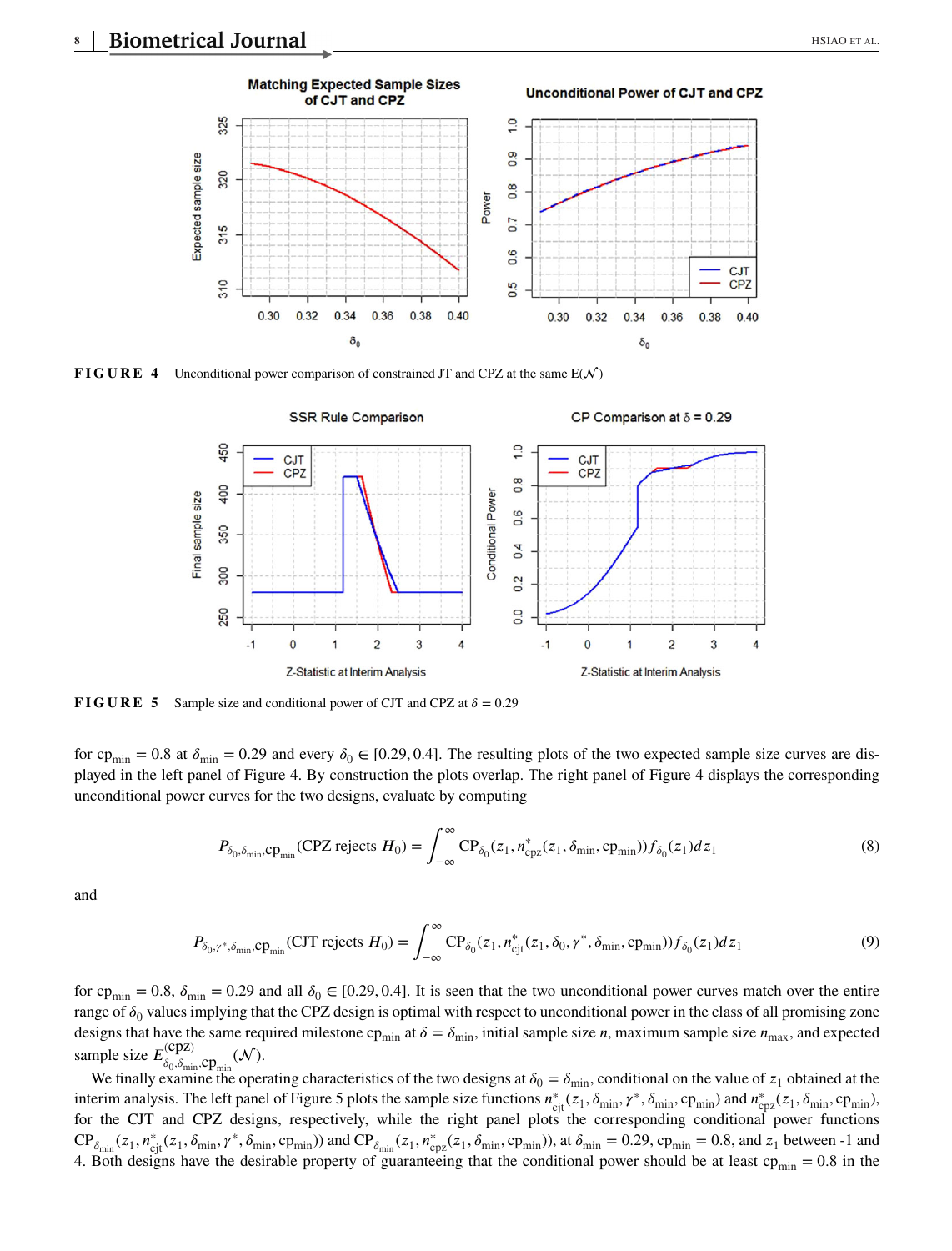promising zone. Also, the sample size and conditional power plots almost overlap; the slight discrepancy is due to the imposition of the  $cp_{\text{max}} = 0.9$  constraint on the CPZ design but not on the CJT design.

The conditional operating characteristics displayed in Figures 3 and 5 were evaluated at  $\delta_0 = \delta_{\min} = 0.29$ . We have, however, examined the conditional operating characteristics at other values of  $\delta_0 \in [0.29, 0.4]$  and have obtained qualitatively similar results.

## **6 DISCUSSION**

The constrained promising zone design for making mid-course corrections to the sample size in an on-going trial is intuitive, easy to construct and easy to explain. The design is attractive to sponsors because it guarantees that additional sample size resources will be committed to the trial only if, after an interim analysis, the conditional power exceeds a minimum threshold at the smallest clinically meaningful treatment effect. Moreover we were able to show, with the help of tools developed by Jennison and Turnbull (2015), that among all promising zone designs that share the same constraints for initial sample size, maximum sample size, and minimum required conditional power, the CPZ design is optimal in terms of unconditional power. It is, however, interesting to study how the optimal unconditional power profile changes with the  $cp_{min}$  constraint. This is shown in Figure 6 where the unconditional power at  $\delta_0 = \delta_{\text{min}} = 0.29$  is plotted against the cp<sub>min</sub> constraint evaluated at  $\delta_{\text{min}} = 0.29$ , for the CPZ design, the CJT design and the unconstrained JT design, all sharing a common expected sample size at each value of  $cp_{min}$  in the range 0.2–0.8. In these plots the CPZ design is first created for a given  $cp_{\text{min}}$  constraint. Next the CJT design is created at the same  $cp_{min}$  constraint with  $\gamma$  selected so as to match the expected sample size of the CPZ design. Finally, the unconstrained JT design is created by disabling the cp<sub>min</sub> constraint and selecting a different  $\gamma$  so as to match the expected sample size of the other two designs.

Consistent with the results in Section 5 the unconditional power curves for the CPZ and CJT designs overlap completely while the unconditional power curve of the unconstrained JT design dominates over the other two. In all three cases, however, the unconditional power increases with decreasing  $cp_{min}$ . One could therefore question why a sponsor might prefer a design that had a higher cp<sub>min</sub> constraint over one with a lower cp<sub>min</sub> constraint or indeed over the unconstrained JT design, which has the highest unconditional power of all. There is no single correct answer to this question. The perspective of a large pharmaceutical company running numerous clinical trials might differ from that of a small pharmaceutical or biotechnology company with just one product in phase 3 testing. The former can afford to take the long view and opt for designs that maximize unconditional power, notwithstanding their relatively unfavorable conditional operating characteristics, while the latter, with responsibility for one medical compound only, might feel that unconditional power is irrelevant once the study is underway, and might prefer a strategy that gives a larger boost to conditional power if promising interim results are achieved. In this respect, Figure 6 can be used to evaluate the trade-off between choosing a higher  $cp_{min}$  constraint or higher unconditional power when designing a trial with adaptive sample size reassessment. For the pancreatic cancer trial, for example, there is a 4% gain in unconditional power (74 to 78%) if a CPZ design with  $cp_{min} = 0.6$  is selected rather than a CPZ design with  $cp_{min} = 0.8$ . On the other hand the



**FIGURE 6** Unconditional power versus cp<sub>min</sub> at  $\delta_0 = 0.29$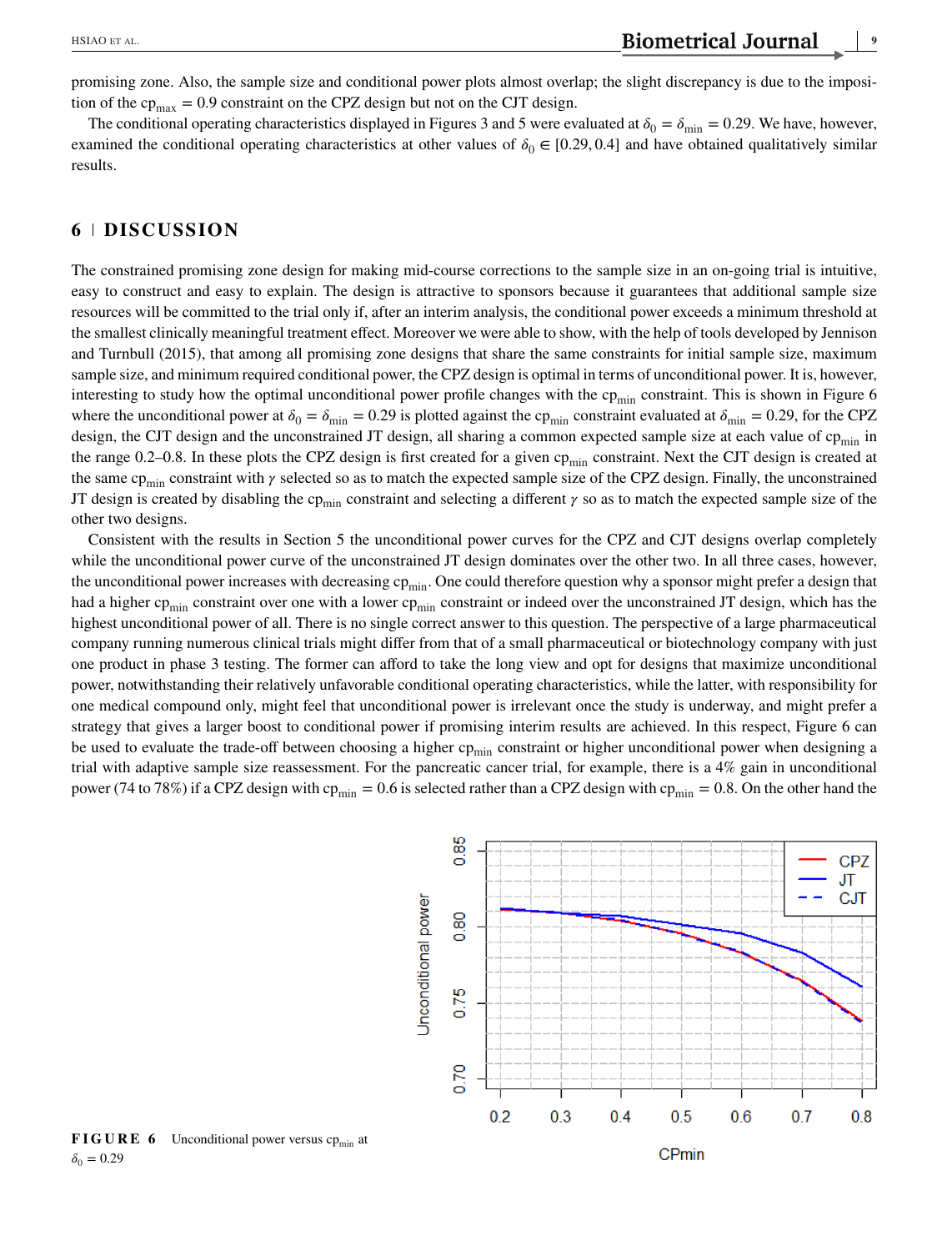sponsor might not feel comfortable increasing the sample size by 280 to 420 PFS events unless at least 80% conditional power can be achieved by doing so.

The power curve in Figure 6 for the unconstrained JT design displays the best that could be achieved, in terms of unconditional power, if the corresponding  $cp_{\text{min}}$  constraint were disabled. For example, there is a 2% additional gain in unconditional power (74–76%) relative to a CPZ design with  $cp_{min} = 0.8$ , and a 1.5% additional gain in unconditional power (78 to 79.5%) relative to a CPZ design with  $cp_{\text{min}} = 0.6$ , if the respective  $cp_{\text{min}}$  constraints are disabled. It should be noted, however, that in these settings the corresponding minimal conditional power that can be achieved is small and may be unacceptable to the trial sponsor. For example, we can show that for the CPZ design with  $cp_{min} = 0.6$ , the corresponding unconstrained JT design has a gain in conditional power from 9 to 26% at the cost of a 50% increase in sample size, making this design less compelling to the sponsor at the interim analysis time point notwithstanding its superior unconditional power.

There exists some confusion regarding the use of the term "promising zone design." The term first appeared in the paper by Mehta and Pocock (2011) where they extended the results of Chen, DeMets, and Lan (2004) and obtained a wider range for the interim test statistic over which the sample size could be increased without having to adjust the conventional Wald statistic at the final analysis. Although not their intent, this wider range of interim values has been interpreted to be the promising zone. We wish to clarify that the term promising zone is not in any way linked to the adjustment needed to perform a valid level- $\alpha$ test at the final analysis. Rather any region for the interim statistic in which the sample size is increased should be considered a promising zone, and the corresponding design should be termed a promising zone design. Whether or not it is necessary to adjust the final test statistic is a separate matter. In the current work, we do not impose any restriction on the promising zone of the type that was used to extend the results of Chen et al. (2004) by Mehta and Pocock (2011). Therefore if the sample size is increased, the final analysis must utilize the Cui et al. (1999) adjustment or, equivalently, the Müller and Schäfer (2001) adjustment. The equivalence between these two types of adjustments for sample size reassessment was shown by Mehta (2016). These adjustments are incorporated in the formula (2) for conditional power under a sample size increase. This formula is derived from results in Gao et al. (2008).

A referee has asked whether we might comment on the efficiency of our earlier adaptive designs relative to the optimal designs proposed in the current paper. To address this question we revisited the neurology trial that was presented in Mehta and Pocock (2011) and subsequently discussed by Jennison and Turnbull (2015) who termed it the MP design. The primary endpoint of the MP design was the negative symptoms assessment (NSA), a standardized score for measuring symptoms of schizophrenia. The smallest clinically meaningful treatment effect was  $\delta_{\min} = 1.6$  with  $\sigma = 7.5$ . The relevant sample sizes were  $n = 442$ , and  $n_{\text{max}} = 884$  with an interim analysis at  $n_1 = 208$ . The promising zone was specified by conditional power between 0.365 and 0.8, where conditional power was evaluated at the maximum likelihood estimate for  $\delta$ . The sample size rule called for increasing the sample size so as to achieve a desired CP of 0.8. To assess the efficiency of this design we constructed a CPZ design with matching sample size constraints, and  $c_{\text{min}} = 0.8$  at  $\delta_{\text{min}} = 1.6$ , the smallest clinically meaningful treatment effect. The promising zone was obtained by grid search so as to match the expected sample size of the MP design at each value of  $\delta_0$  in the range of interest. Table 1 displays the expected sample size and unconditional power of the MP and CPZ designs for values of  $\delta_0$  between 1.6 and 2.0. The table shows that the MP design suffered about a 2% power loss relative to the optimal CPZ design with  $cp_{\text{min}} = 0.8$ .

A major difference between the CPZ designs and the designs that were presented in Mehta and Pocock (2011) is the manner in which conditional power is evaluated. In Mehta and Pocock (2011) conditional power was evaluated at the estimated value of  $\delta$ . This has been criticized by Glimm (2012) and also by Emerson et al. (2011) in their respective commentaries on the paper by Mehta and Pocock (2011). Glimm (2012) pointed out that  $\delta$ , the MLE of  $\delta$ , was used twice; once in the computation of  $CP_{\hat{\delta}}(z_1, n)$  and again in the computation of  $z_1$ . Since  $\hat{\delta}$  is a random variable, Glimm was concerned that its double use might lead to undesirable trial modifications and he recommended careful inspection of the operating characteristics of such designs. This concern does not arise for CPZ designs because in their case conditional power is evaluated at  $\delta_{\min}$ , the smallest clinically

| $\delta_0$ | <b>MP</b> Pwr | <b>CPZ Pwr</b> | MP $E(\mathcal{N})$ | CPZ $E(\mathcal{N})$ |
|------------|---------------|----------------|---------------------|----------------------|
| 1.6        | 65%           | 67%            | 499                 | 499                  |
| 1.7        | 71%           | 72%            | 498                 | 498                  |
| 1.8        | 75%           | 77%            | 497                 | 496                  |
| 1.9        | 79%           | 81%            | 494                 | 494                  |
| 2.0        | 83%           | 84%            | 491                 | 492                  |

**TABLE 1** Unconditional power of MP and CPZ designs keeping  $E(\mathcal{N})$  the same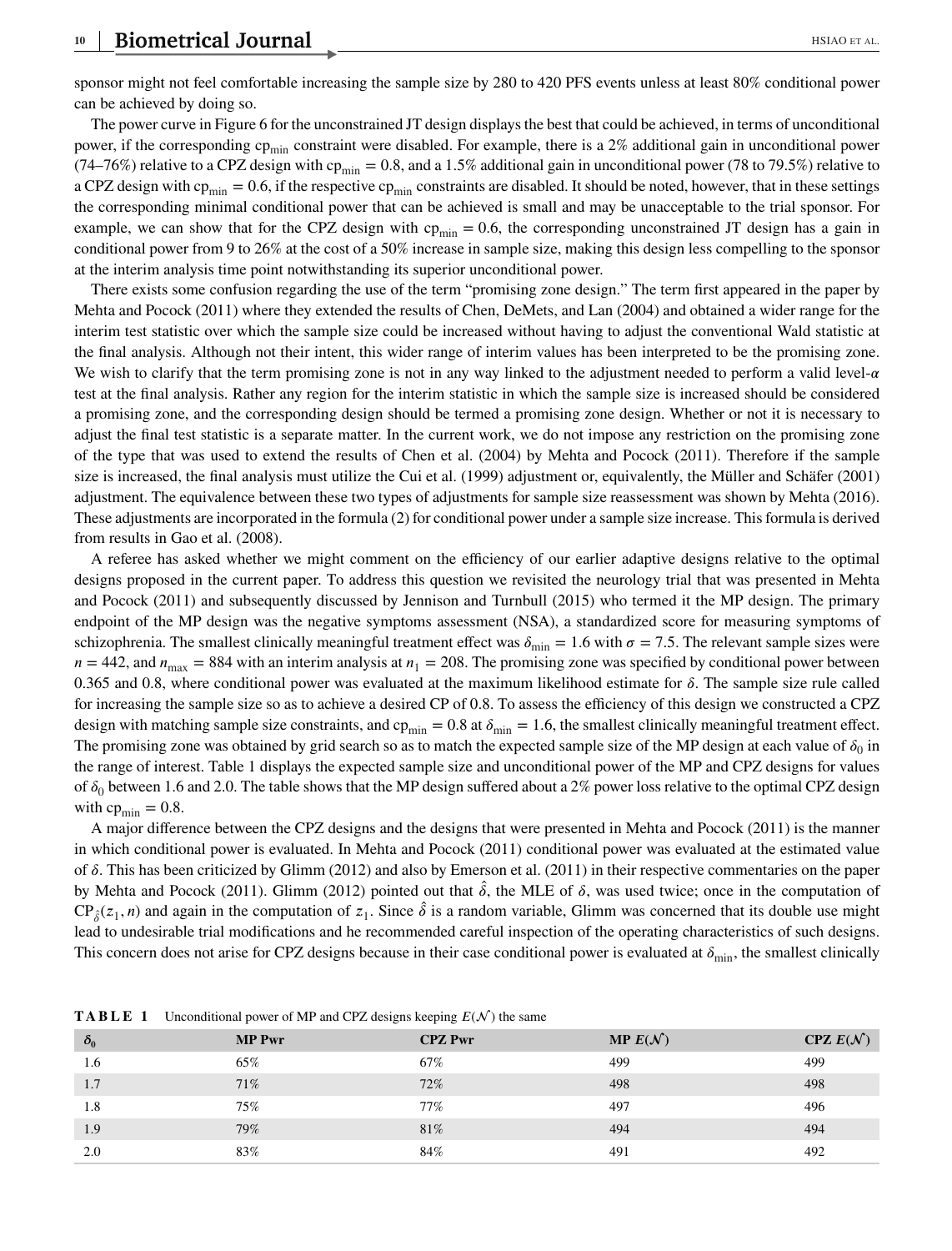## HSIAO ET AL. **11 Biometrical Journal** 11

meaningful value of  $\delta$ . Sometimes, however, a trial sponsor might not be able to specify  $\delta_{\min}$  due to insufficient information on the new therapy or disease. In that case, the use of  $\hat{\delta}$  might be a reasonable approach and a comparison with CPZ designs with different choices for  $cp_{\text{min}}$  could be used as a sensitivity analysis to determine the robustness of the operating characteristics. We have seen for example from Table 1, that the MP design, in which that target conditional power of 0.8 was evaluated by the MLE, lost only about 2% power relative to a matching CPZ design with the same target conditional power evaluated at the smallest clinically meaningful treatment effect.

This paper has focused exclusively on statistical considerations. Many operational and regulatory issues relating to timeliness of data, preservation of confidentiality, operational bias, and communication with investigators must also be addressed before an adaptive design can be implemented. The guidance documents on adaptive designs by the FDA (2010), FDA (2015), and the EMEA (2007), are excellent sources of information on these issues.

We thank the referees for excellent comments that have greatly strengthened this paper.

## **CONFLICT OF INTEREST**

The authors have declared no conflict of interest.

## **ORCID**

*Cyrus R. Mehta* **http://orcid.org/0000-0003-0724-3104** 

#### **REFERENCES**

Bhatt, D. L., & Mehta, C. R. (2016). Adaptive designs for clinical trials. *New England Journal of Medicine*, *375*, 65–74.

- Chen, Y. H. J., DeMets, D. L., & Lan, K. K. G. (2004). Increasing the sample size when the unblinded interim result is promising. *Statistics in Medicine*, *23*, 1023–1038.
- Cui, L., Hung, H. M., & Wang, S. J. (1999). Modification of sample size in group sequential clinical trials. *Biometrics*, *55*(3), 853.
- Elsäßer, A., Regnstrom, J., Vetter, T., Koenig, F., Hemmings, R. J., Greco, M., … Posch, M. (2014). Adaptive clinical trial designs for european marketing authorization: A survey of scientific advice letters from the European medicines agency. *Trials*, *15*(1), 1.
- EMEA (2007). *Reflection paper on methodological issues in confirmatory clinical trials planned with an adaptive design*. London: European Medicines Agency.
- Emerson, S. S., Levin, G. P., & Emerson, S. C. (2011). Comments on adaptive increase in sample size when interim results are promising: A practical guide with examples. *Statistics in Medicine*, *30*(28), 3285–3301.
- FDA (2010). *Draft buidance for industry adaptive design clinical trials for drugs and biologics*. Rockville, MD: US Food and Drug Agency, Center for Drug Evaluation Research and Center for Biologics Evaluation and Research.
- FDA (2015). *Draft guidance for industry adaptive design for medical device clinical studies*. Rockville, MD: US Food and Drug Agency, Center for Devices and Radiological Health and Center for Biologics Evaluation and Research.
- Gao, P., Ware, J. H., & Mehta, C. R. (2008). Sample size re-assessment for adaptive sequential design in clinical trials. *Journal of Biopharmaceutical Statistics*, *18*(6), 1184–1196.
- Glimm, E. (2012). Comments on Adaptive increase in sample size when interim results are promising: A practical guide with examples. *Statistics in Medicine*, *31*, 98–99.
- Jennison, C. & Turnbull, B. W. (2015). Adaptive sample size modification in clinical trials: Start small then ask for more? *Statistics in Medicine*, *34*, 3793–3810.
- Lehmacher, W., & Wassmer, G. (1999). Adaptive sample size calculations in group sequential trials. *Biometrics 55*, 1286–1290.
- Liu, L., Hsiao, S., & Mehta, C. R. (2018). Efficiency considerations for group sequential designs with adaptive unblinded sample size re-assessment. *Statistics in Bioscience*, *10*(2), 405–419.
- Mehta, C. R. & Pocock, S. J. (2011). Adaptive increase in sample size when interim results are promising: A practical guide with examples. *Statistics in Medicine*, *30*(28), 3267–3284.
- Mehta, C. R. & Liu, L. (2016). An objective re-evaluation of adaptive sample size re-assessment: Commentary on twenty-five years of confirmatory adaptive designs. *Statistics in Medicine*, *35*(3), 350–358.
- Mehta, C. R. (2016). Comments on "Some challenges with statistical inference in adaptive designs" by Hung, Wang and Yang. *Journal of Biopharmaceutical Statistics*, *26*(2), 402–404.
- Müller, H. H., & Schäfer, H. (2001). Adaptive group sequential designs for clinical trials: Combining the advantages of adaptive and of classical group sequential approaches. *Biometrics*, *57*, 886–891.

Proschan, M. A. (2009). Sample size re-estimation in clinical trials. *Biometrical Journal*, *51*(2), 348–357.